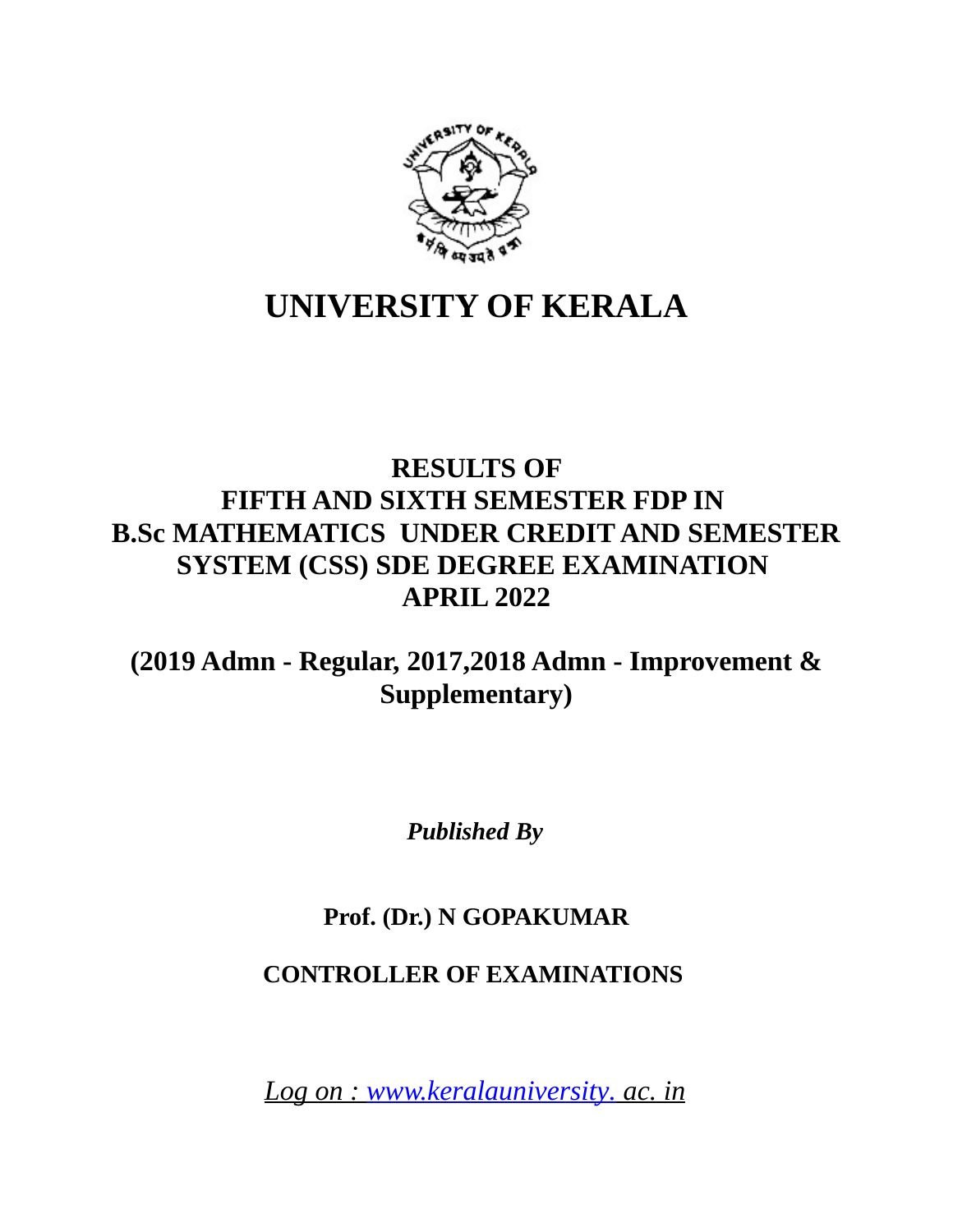r

## **UNIVERSITY OF KERALA**

#### **SYNDICATE – IN – CIRCULATION**

The results of the Fifth and Sixth Semester FDP in B.Sc Mathematics (SDE) under Credit and Semester System (CSS) SDE Degree (2017 Admission Onwards - Regular, Improvement & Supplementary) Examinations April 2022 declared by the respective Board of Examiners are given below :

| Name of Examinations                                                         | Number of<br>Registered | Number of<br>Appeared | <b>Total Pass</b> | % of Pass |
|------------------------------------------------------------------------------|-------------------------|-----------------------|-------------------|-----------|
| Fifth Semester B.Sc<br>Mathematics (SDE)<br>Degree Examination<br>April 2022 | 63                      | 58                    | 25                | 43.1%     |
| Sixth Semester B.Sc<br>Mathematics (SDE)<br>Degree Examination<br>April 2022 | 70                      | 61                    | 29                | 47.54%    |

The results may be approved. It is proposed to publish the results on 18/06/2022

 Sd/-  **CONTROLLER OF EXAMINATIONS** 

University Buildings, Thiruvananthapuram, Dated: 18/06/2022 Copy to :

- 1. All Syndicate Members
- 2. The P.S. to V.C / PVC
- 3. The PA to Registrar / CE
- 4. JR / DR / AR (Exams)
- 5. The Director, IDE, Palayam
- 6. The PRO for issuing Press Release
- 7. The Reception Office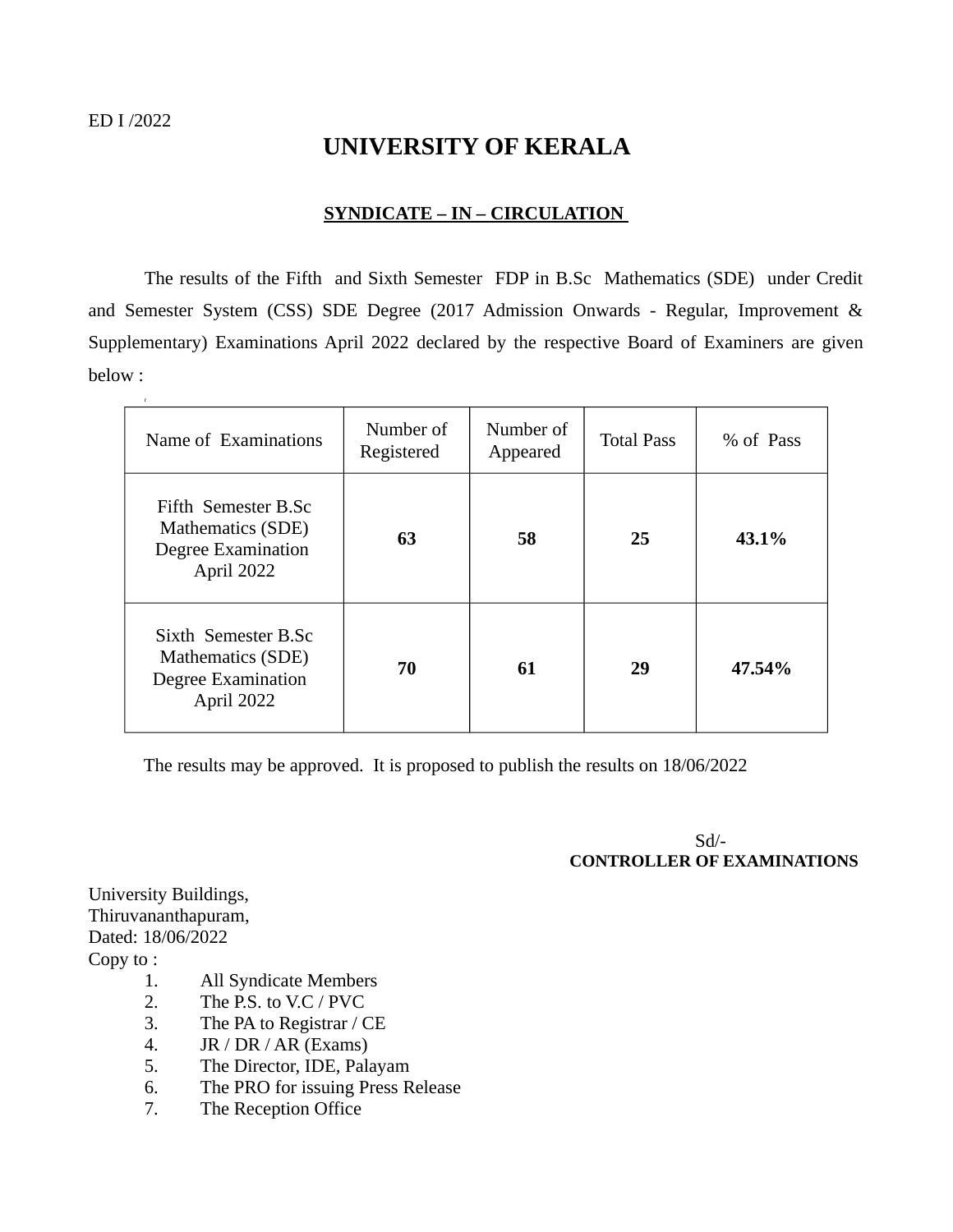## **UNIVERSITY OF KERALA**

## **NOTIFICATION**

The Result of the Fifth and Sixth Semester FDP in B.Sc Mathematics (SDE) under Credit and Semester System (CSS) Degree (2017 Admission Onwards - Regular, Improvement & Supplementary ) Examinations April 2022.

- 1. The following is the Result the Fifth and Sixth Semester FDP in BSc Mathematics under Credit and Semester (CSS) SDE Degree (2017 Admission Onwards - Regular, Improvement & Supplementary ) Examinations April 2022.
- 2. For 2017 admission onwards a student has to score a minimum of 40% marks (ESE+CE) for a pass. For the successful completion of a semester a student has to score a minimum SCPA of 4.00(E Grade) .
- 3. The last date for revaluation and scrutiny is **28/ 06 /2022**. Candidates should make use of draft marklist available in the university website for applying for revaluation. Application for revaluation and scrutiny should be submitted through **ONLINE** only.

 Sd/-  **CONTROLLER OF EXAMINATIONS**

University Buildings, Thiruvananthapuram, Dated: 18/06/2022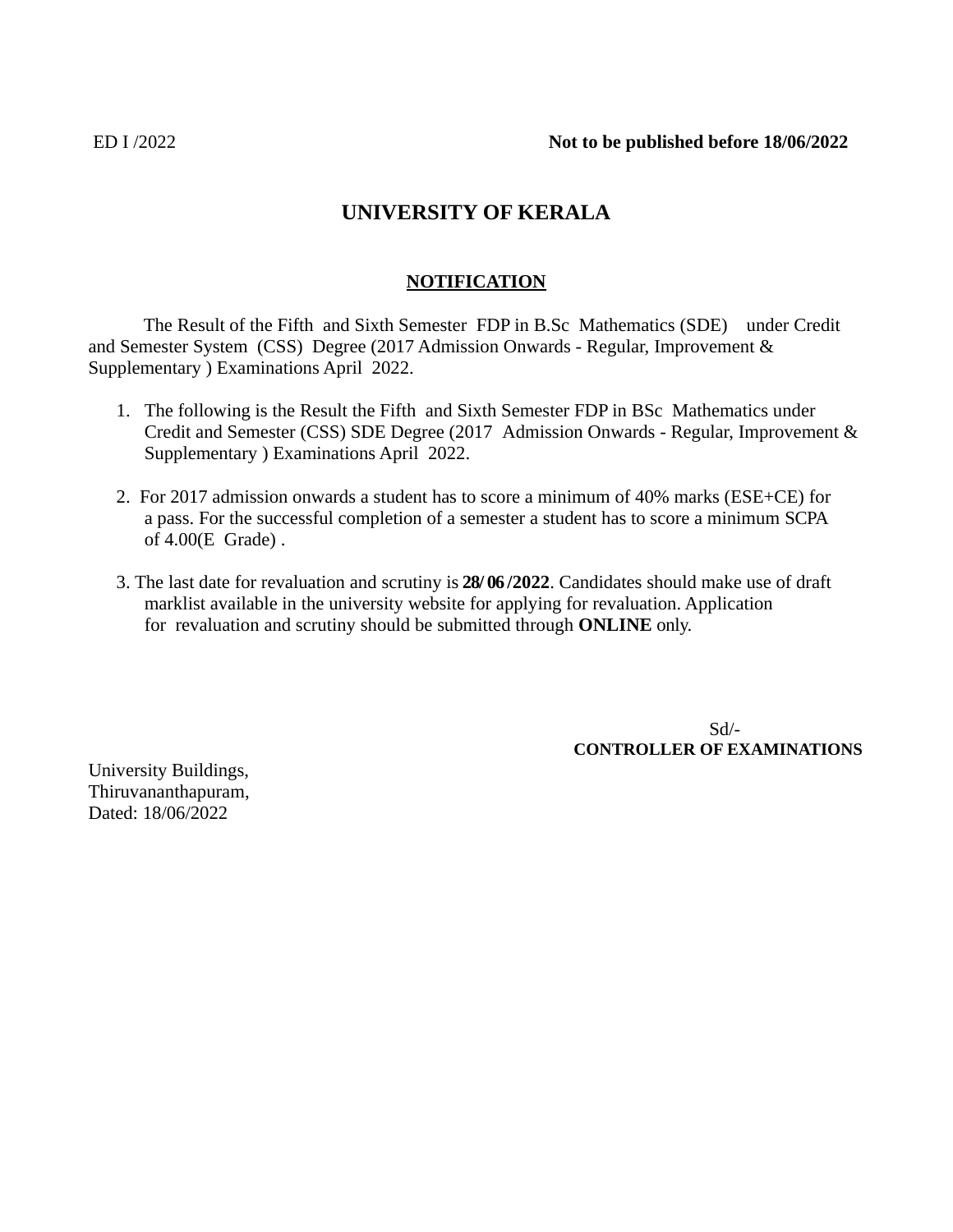#### **College Code:00**

## **SDE Kariyavattom**

#### **B.Sc.-Mathematics (854)**

| <b>ALL PASS</b><br>854181028(4.25 E)<br>854191004(4.56 E)<br>$1021(6.95 \text{ C})$<br>$1056(6.66 \text{ C})$ | $1041(4.35)$ E)<br>1005(5.78 D)<br>1033(5.12 D) | $1060(4.85)$ E)<br>1009(7.53 B)<br>$1036(6.60 \text{ C})$ | 1078(6.71 C)<br>$1012(6.32)$ C)<br>1045(5.14 D) | $1017(4.51)$ E)<br>1055(4.86) |
|---------------------------------------------------------------------------------------------------------------|-------------------------------------------------|-----------------------------------------------------------|-------------------------------------------------|-------------------------------|
| <b>PASSED IN PARTS</b><br>854181019(6)<br>854191010(6)<br>1027(1,3,4,5,6)                                     | 1024(1,5)<br>1011(1,6)<br>1035(1,4,6)           | 1049(3,4)<br>1013(2,6)<br>1053(3,4,5,6)                   | 1055(1)<br>1016(1,2,4,5,6)                      | 1072(2)<br>1019(1,4,6)        |

**College Code:03**

## **Govt. Arts College, Thiruvananthapuram**

#### **B.Sc.-Mathematics (854)**

| ALL PASS<br>854171012(5.12 D)<br>$1069(4.78)$ E) | 1017(5.09 D)<br>$1111(4.80)$ E) | $1033(4.90)$ E) | $1039(4.99)$ E) | $1053(4.58)$ E) |
|--------------------------------------------------|---------------------------------|-----------------|-----------------|-----------------|
| <b>PASSED IN PARTS</b>                           |                                 |                 |                 |                 |

**College Code:04**

#### **College for Women, Thiruvananthapuram**

## **B.Sc.-Mathematics (854)** ALL PASS No Eligible Students

 $\overline{854171027(2)}$  1059(4,5) 1062(5)

PASSED IN PARTS 854181021(6)

**College Code:29**

#### **S. N. College, Kollam**

#### **B.Sc.-Mathematics (854)**

ALL PASS 854191008(5.84 D) 1029(4.83 E)

PASSED IN PARTS  $\overline{854191023(2,3,4,5,6)}$  1039(1,2,3,4,5)

**College Code:32**

## **T. K. M. College of Arts & Science, Kollam**

#### **B.Sc.-Mathematics (854)**

ALL PASS 854181075(4.96 E)

#### PASSED IN PARTS

No Eligible Students

**College Code:38**

## **N. S. S. College, Nilamel**

## **B.Sc.-Mathematics (854)** ALL PASS No Eligible Students PASSED IN PARTS No Eligible Students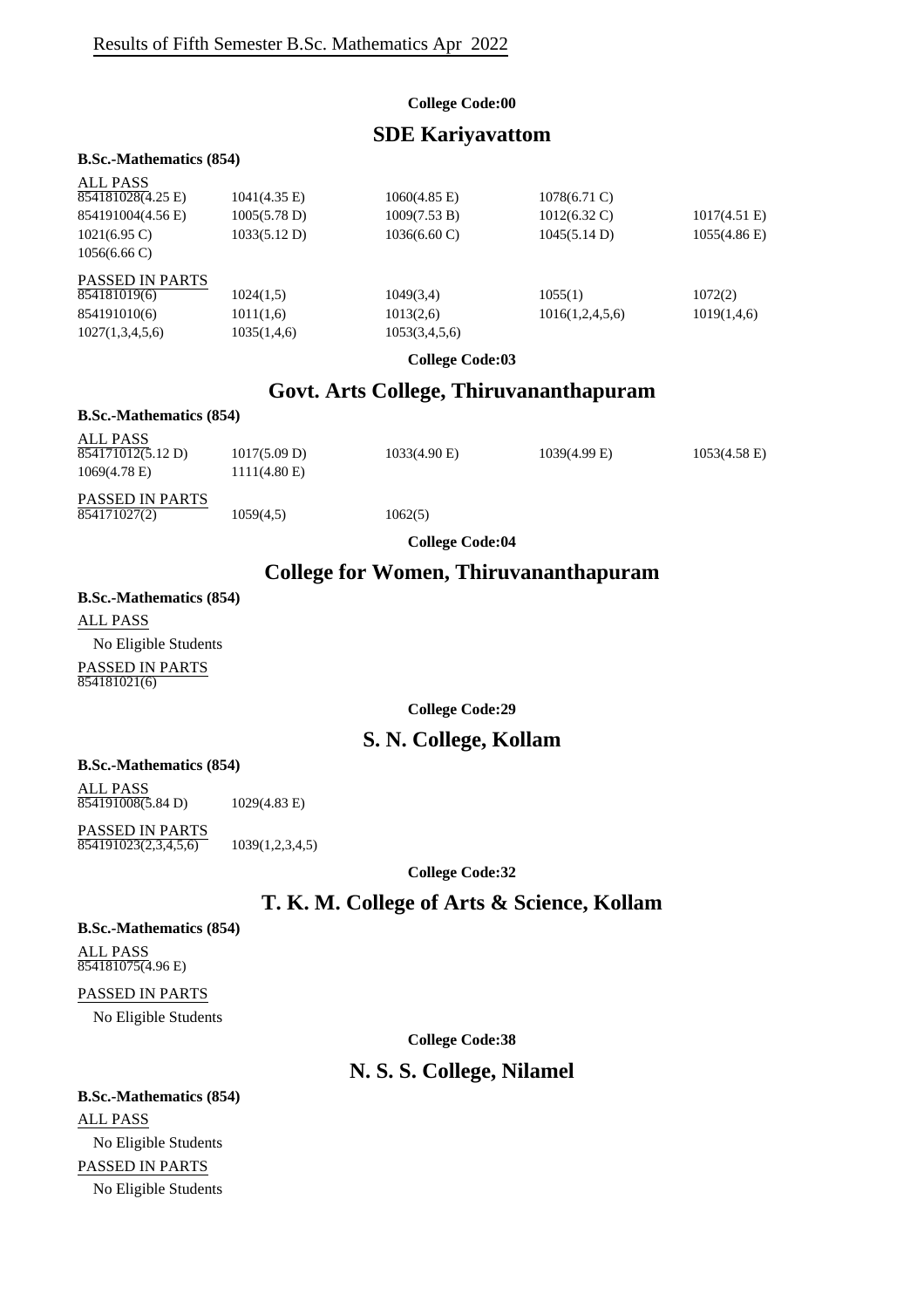RESULT ANNOUNCED LATER 854171007

**College Code:44**

## **M. S. M. College, Kayamkulam**

**B.Sc.-Mathematics (854)** ALL PASS No Eligible Students PASSED IN PARTS No Eligible Students RESULT ANNOUNCED LATER 854191022

> sd/- CONTROLLER OF EXAMINATIONS

University Buildings<br>Trivandrum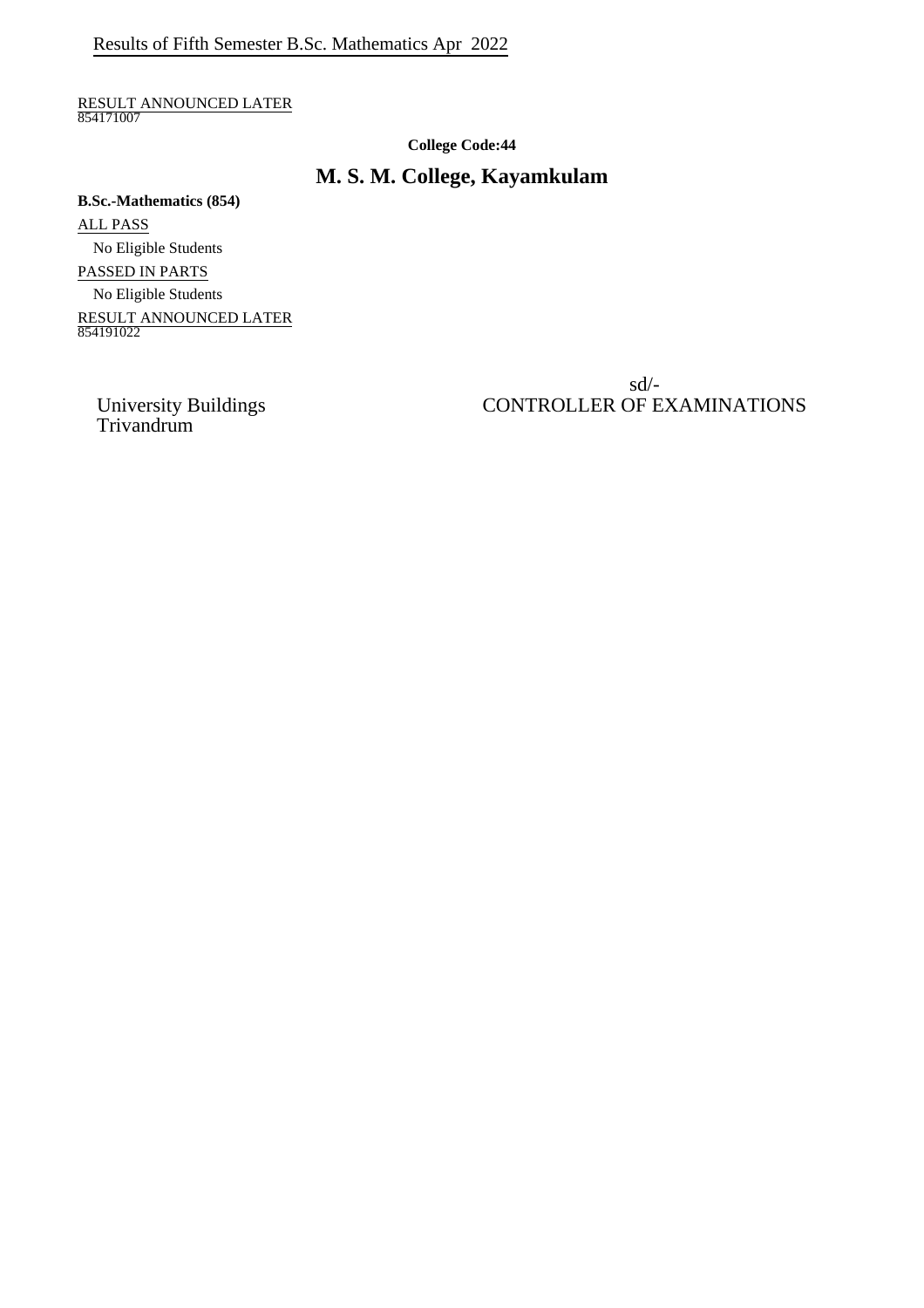#### **College Code:00**

## **SDE Kariyavattom**

#### **B.Sc.-Mathematics (854)**

|                         | COURSE PASS (CCPA scores given in brackets) |               |                        |                         |
|-------------------------|---------------------------------------------|---------------|------------------------|-------------------------|
| 854181006(5.950 D)      | $1013(6.250 \text{ C})$                     | 1027(5.610 D) | 1029(7.120 B)          | $1032(6.150 \text{ C})$ |
| $1033(6.310 \text{ C})$ |                                             |               |                        |                         |
| 854191056(7.300 B)      |                                             |               |                        |                         |
|                         | ALL PASS(Semester scores given in brackets) |               |                        |                         |
| 854181006(6.19 C)       | $1013(6.75 \text{ C})$                      | 1024(5.60 D)  | $1027(5.47 \text{ D})$ | 1029(7.90 B)            |
| $1032(6.37 \text{ C})$  | $1033(6.25 \text{ C})$                      | 1041(5.59 D)  | $1060(6.29 \text{ C})$ |                         |
| 854191005(5.64 D)       | 1009(7.31 B)                                | 1012(7.84 B)  | 1021(7.50 B)           | $1033(6.67 \text{ C})$  |
| $1036(6.15)$ C)         | 1055(5.56 D)                                | 1056(7.87 B)  |                        |                         |
| <b>PASSED IN PARTS</b>  |                                             |               |                        |                         |
| 854181019(2)            | 1037(1)                                     | 1043(2)       | 1049(2)                |                         |
| 854191004(3,5,6,7)      | 1010(5,7)                                   | 1011(5,7)     | 1013(5,7)              | 1016(1,2,3,5,6,7)       |
| 1017(1,3,4,5,6,7)       | 1019(1,4,5,6,7)                             | 1020(5,7)     | 1027(2,3,4,7)          | 1035(2,4)               |
| 1045(1,2,3,4,5,7)       | 1049(5,7)                                   | 1053(2,5,7)   |                        |                         |
|                         |                                             |               |                        |                         |

#### **College Code:03**

## **Govt. Arts College, Thiruvananthapuram**

| <b>B.Sc.-Mathematics (854)</b> |                                                                |                        |                        |                        |
|--------------------------------|----------------------------------------------------------------|------------------------|------------------------|------------------------|
| 854171075(5.540 D)             | COURSE PASS (CCPA scores given in brackets)<br>1081(5.720 D)   | 1089(5.820 D)          | 1111(5.340 D)          |                        |
| 854171017(5.65 D)              | ALL PASS(Semester scores given in brackets)<br>$1027(4.99)$ E) | $1033(5.65 \text{ D})$ | $1053(6.03 \text{ C})$ | 1062(5.31 D)           |
| 1069(5.86 D)<br>1111(5.98 D)   | $1074(5.35 \text{ D})$                                         | 1075(5.80 D)           | $1081(6.35 \text{ C})$ | $1089(6.22 \text{ C})$ |

PASSED IN PARTS  $\frac{854171016(1,2,4,6)}{854171016(1,2,4,6)}$  1059(6)

**College Code:04**

## **College for Women, Thiruvananthapuram**

#### **B.Sc.-Mathematics (854)**

#### COURSE PASS (CCPA scores given in brackets)

No Eligible Students

ALL PASS(Semester scores given in brackets)

No Eligible Students

#### PASSED IN PARTS

No Eligible Students

**College Code:29**

## **S. N. College, Kollam**

#### **B.Sc.-Mathematics (854)**

COURSE PASS (CCPA scores given in brackets)

No Eligible Students

ALL PASS(Semester scores given in brackets)  $854191039(6.02 \text{ C})$ 

PASSED IN PARTS  $\overline{854191008(2,3,4,5,6,7)}$  1023(3,5,6,7) 1029(1,4,5,7) 1051(2,5,7)

**College Code:32**

## **T. K. M. College of Arts & Science, Kollam**

**B.Sc.-Mathematics (854)**